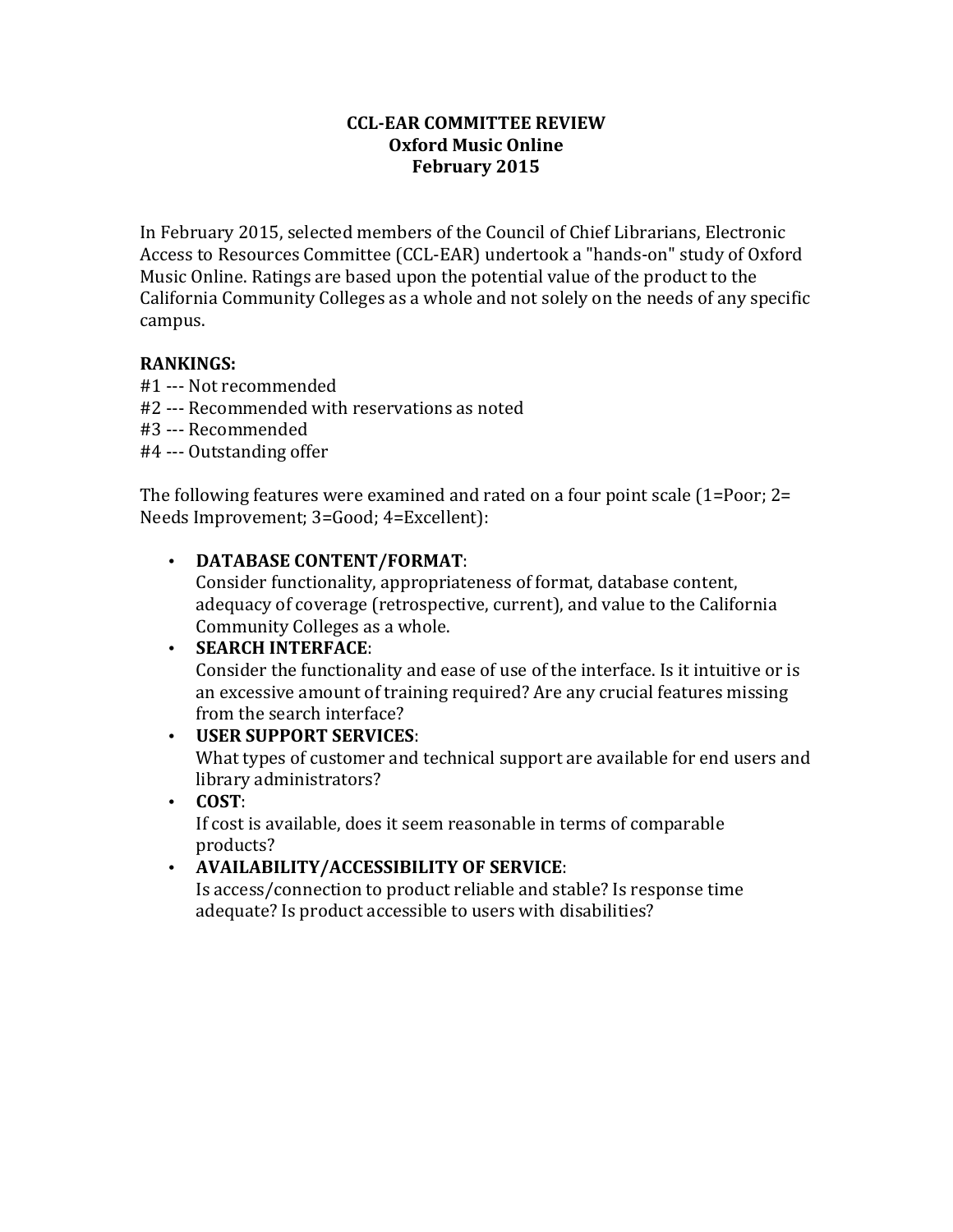# **OVERALL ASSESSMENT: 3, 3, 3**

Oxford Music online is an excellent collection of reference sources on topics related to music. Content is updated on a periodic basis, although completeness of content and parity with edition numbers of the source work is not always clear. The search interface is adequate, and embedded multimedia examples of sheet music is a welcome addition for those able to install the required plug-in. The database is ADA/Section 508 compliant, but could use improvement to streamline navigation for users with screen readers. Overall, we recommend Oxford Music Online for any community college with courses requiring research into music history, instruments or performance.

## DATABASE CONTENT/FORMAT: 3, 3, 3

*Oxford Music Online* is the portal by which subscribers access several Oxford music reference resources, including those formerly packaged in *Grove Music Online*. All content is full-text and is cross-searchable. Contents include the full text of the following sources, "as well as numerous subsequent updates and emendations.":

- *The Oxford Dictionary of Music*, 2nd revised edition (2006)
- *The Oxford Companion to Music* (2011)
- *The New Grove Dictionary of Music and Musicians*, 2nd edition (2001)
- *The New Grove Dictionary of Opera* (1992)
- *The New Grove Dictionary of Jazz*, 2nd edition (2002)

Note: there is a newer print edition of *The Oxford Dictionary of Music*, the sixth edition, which came out in 2012. According to Oxford University Press, revised entries from the newer edition are incorporated into the online resource, although the noted edition number of the source title does not change. Updated content from a new print edition is not released into Oxford Music Online all at once, but gradually. The vendor noted that the online version may have different images, different cross-references, and stylistic differences, and they recommend purchasing both the print title (or its e-book form) in addition to the content in Oxford Music Online for anyone wishing truly complete coverage for this title.

Also included in *Oxford Music Online* are portions of the following texts. Content from these titles are being added in batches, with plans to "eventually" bring them fully online:

- *The Grove Dictionary of American Music*, 2nd edition (2013)
- *The Grove Dictionary of Musical Instruments*, 2nd edition (2014)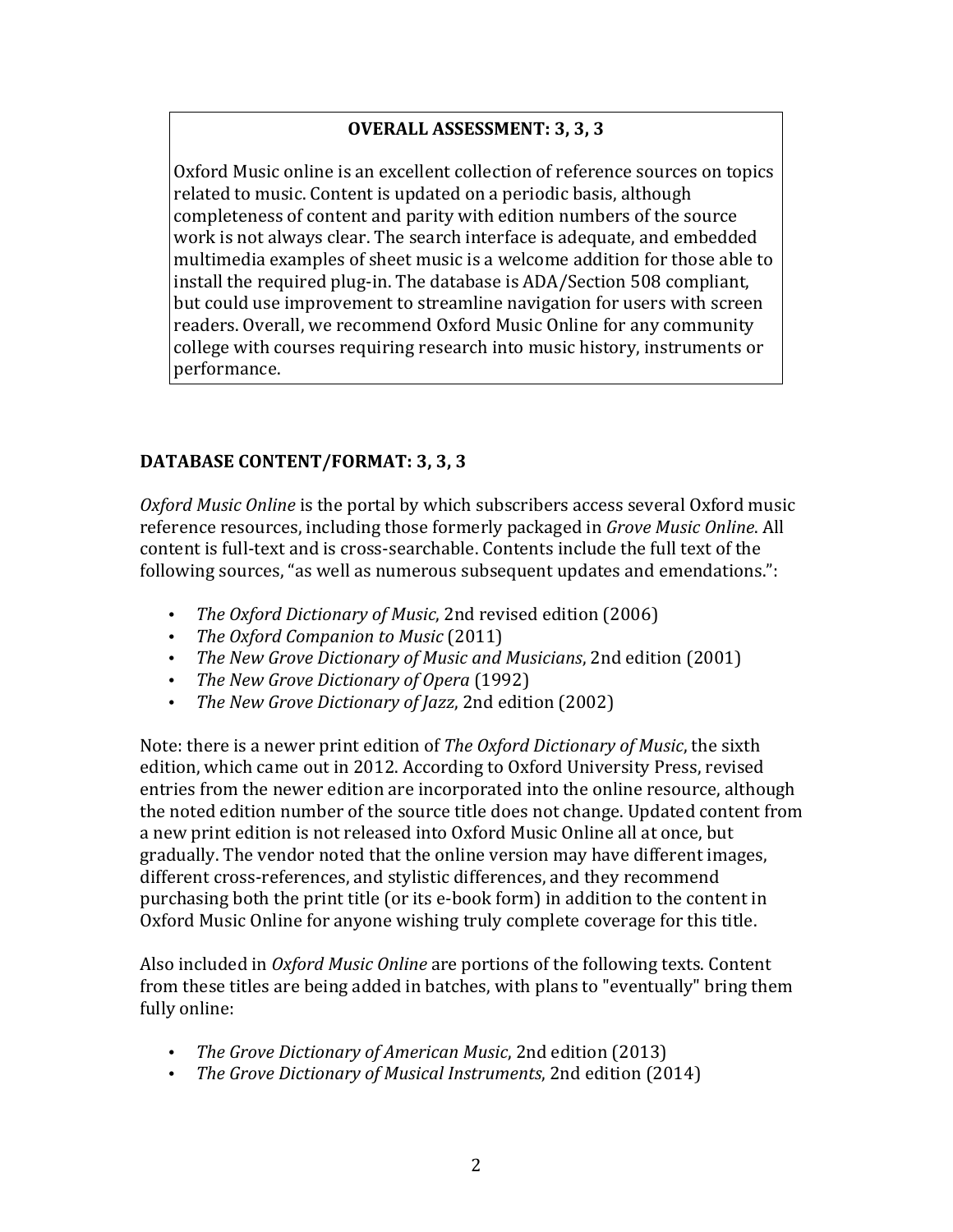Some articles contain embedded examples to help illustrate concepts and musical styles. These multimedia examples feature staff notation that includes a moving indicator that synchronizes with audio playback. Such examples require download of the Sibelius Scorch browser plugin. According to the download page, this plugin is supported on all major web browsers from Windows XP to Windows 8, and Mac OS 10.7 and later.

*Oxford Music Online* is updated at least three times per year. Updates include new and revised articles, and corrections and additions to biographies and other content.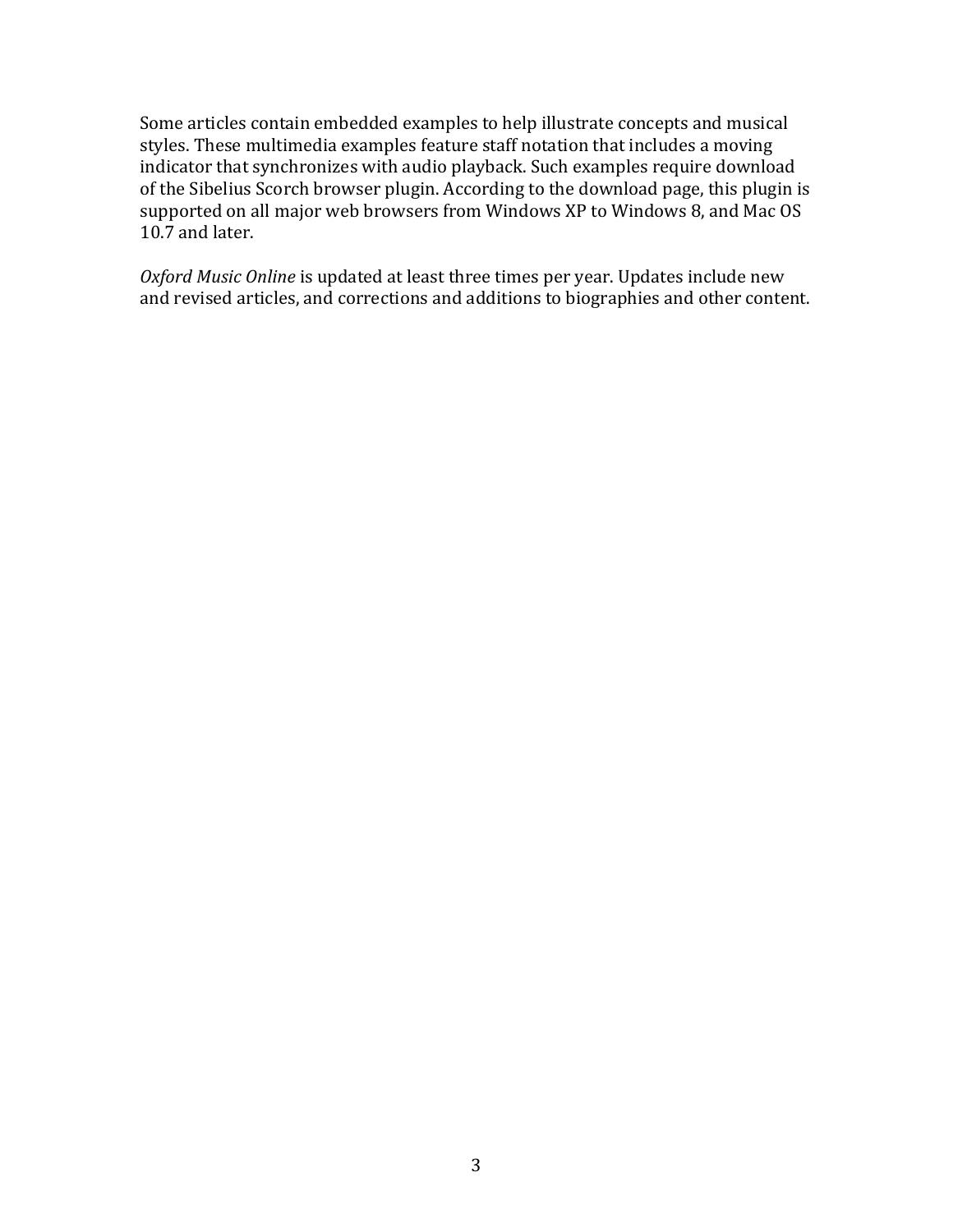## **SEARCH INTERFACE: 3, 3, 3**



Oxford Music Online has a clean, modern interface design. The search box is located in the upper right where most users expect it to be. The user has the ability to limit by facets once search results are retrieved. Thumbnail-sized images are included in search results when relevant, clicking on these gives users a full-sized image, which can be copied or saved, though similar images can be found from a Google Images search.

Examples of music are given using musical notation in many articles, when appropriate.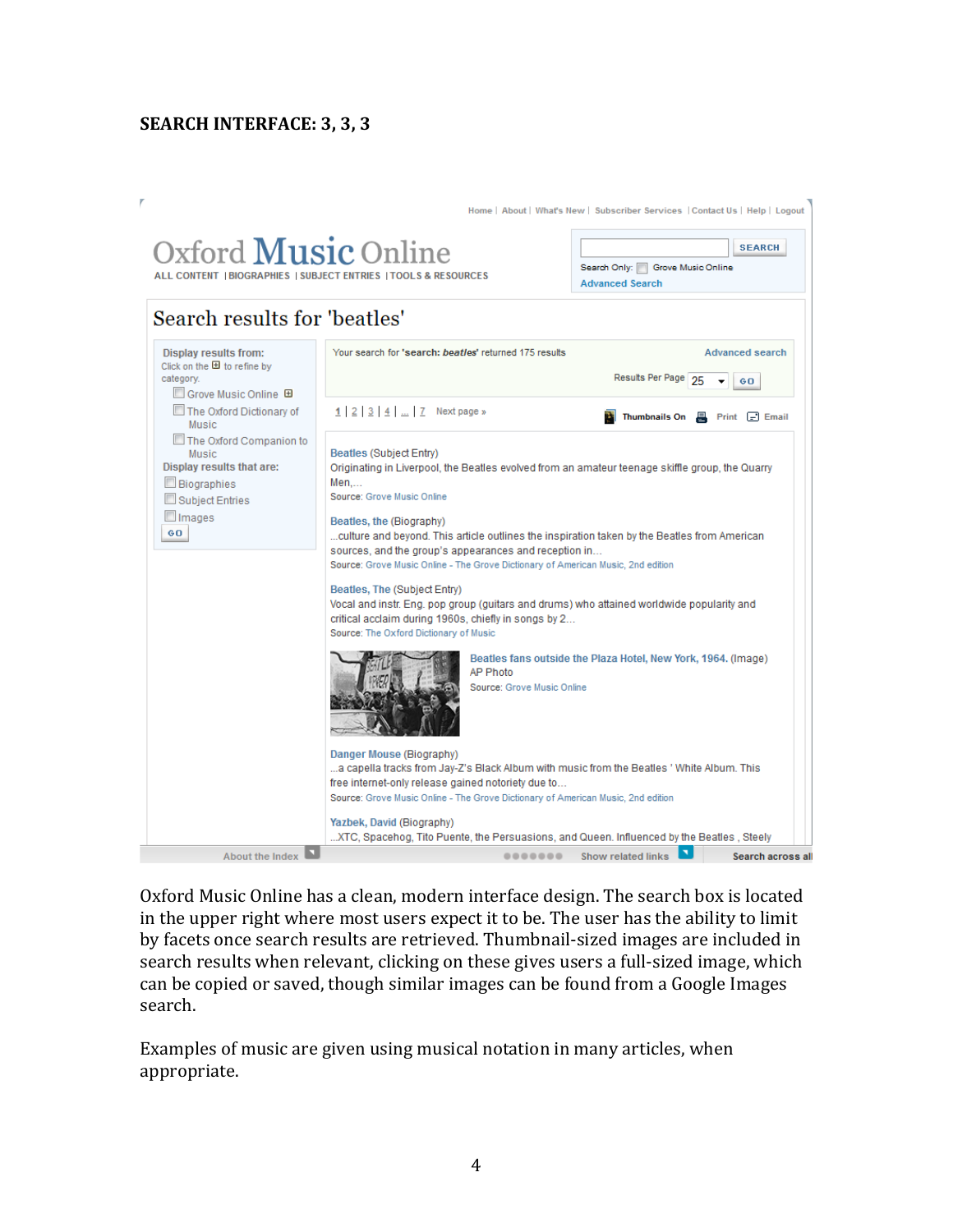Advanced search options include the ability to search only entry title instead of the default full article text, which brings in many marginally relevant articles. The advanced search also has different search options, accessible through tabs along the top, for All Content, Biographies, Subject Entries and Tools & Resources. There is no spell-check or validation for misspellings of names. A "did you mean" or list of names might be helpful for users who are unsure of the spelling of an artist's name.

A video guided tour is available for the database, as well as PowerPoint tours for Grove Music Online and the Encyclopedia of Popular Music. A users manual for Grove Music Online is also available.

There is a What's New section that details new content added to the database. Text of articles is appropriately hyperlinked, neither too much nor too little. Search terms are highlighted in the article text, though this is easily turned off with a button at the top of the page.

The system supports OpenURL and provides downloads of MARC records.

Users can print or email articles and images. The email option only sends links to content, so the user will have to go into the database (and reauthenticate if offcampus) to access the content. Users can save content using the web browser's save feature.

Citations are available in MLA and Chicago formats. Citation export to reference managers is also supported. Persistent links are included in the citations.

## **USER SUPPORT: 4, 3, 3**

Online help is available on all pages: the main page, the results page and the entry page. Although it is not context sensitive, it includes general information such as logging in, searching, interpreting search results and technical information (browsers, settings and cookies). Additionally, there are training videos and guided tours (in PowerPoint or PDF format) on the Oxford University Press USA Librarians Resource Center website. They are comprehensive and well-written. Oxford University Press also provides on-site and online training as well as online tutorial and user guides to its subscribers for free. Their technical Support is available via email and telephone, Monday through Friday,  $9:00$  am through  $5:00$  pm EST.

Oxford University Press alerts subscribers to changes in the database through their RSS feed and mailing list. Librarians can sign up for Oxford University Press mailing list at www.oup.com.online/listsery to get up-to-date information. Librarians can also follow Oxford University Press on Facebook, Twitter, Tumblr and blog to get the latest information on the database. The license agreement is available on the CCLC's website under Oxford University Press offerings.